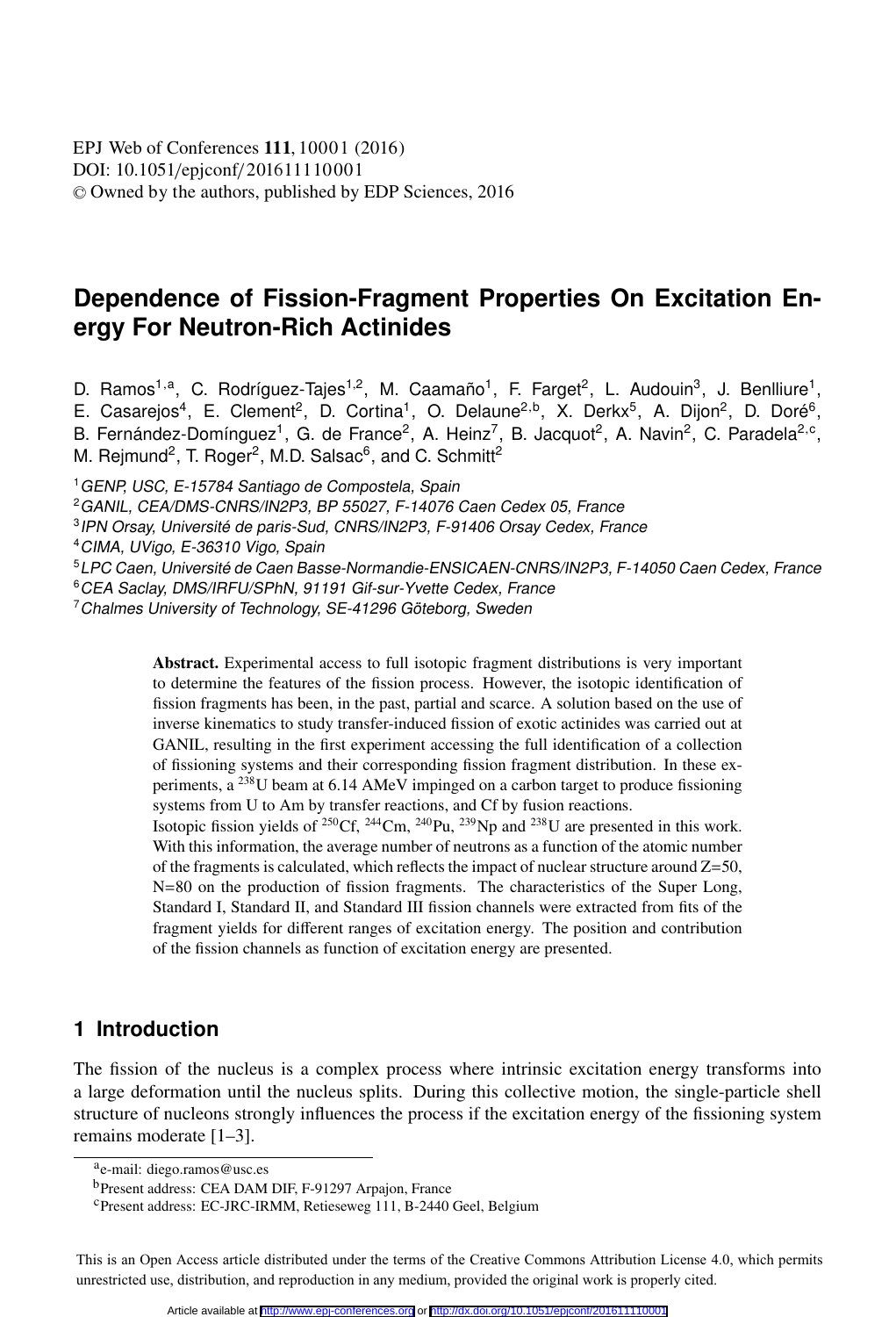In general, experimental observations are limited to few observables, making it difficult to isolate the impact of specific nuclear properties on the whole process [4–6]. The present work, based on the use of inverse kinematics, provides a new set of measurements that relates the excitation energy of the fissioning system, produced either by fusion or transfer reactions, to the characteristics of the full isotopic fragment distribution. These new measurements for fissioning systems, some of them not accessible with any other technique, also provide nuclear data, important for nuclear energy applications, such as the development of next-generation nuclear reactors or the recycling of radioactive waste.

## **2 Experimental Setup**

<sup>A</sup> 238U beam, accelerated to 6.14A MeV of energy, impinges on a 100 μg/*cm*2 12C target. Transfer reactions take place producing n-rich actinides with a certain excitation-energy distribution. The target-like nucleus is detected by using a telescope composed of two double-sided, annular, Si detectors. The two elements of the telescope (ΔE, E) provide the isotopic identification. The segmentation of the detector permits the scattering angle to be measured, which, together with the measurement of the energy, allows for the reconstruction of the excitation energy [7]. A fusion reaction is assumed for every fission event that is registered without any target-like recoil detected in the telescope.

The corresponding actinide may decay by fission. In such a case, one of the fragments passes through the VAMOS spectrometer and is fully identified in terms of charge state, atomic, and mass number at the focal plane. The detection setup includes a multiwire chamber for time-of-flight measurements, two drift chambers for position and angle determination, and an ionization chamber and a wall of Si detectors to perform dE-E measurements. The angles at the target position and the energy of the fission fragments are reconstructed by back-tracing methods based on the ionic optics of the spectrometer [8–10]. Finally, six clovers of the EXOGAM array of Ge detectors were surrounding the target for γ-ray measurements, yielding information on the sharing of the excitation energy between the fissioning system and the target-like recoil [7], and providing a cross-check of the fragment identification [11].

## **3 Fission Products**

Data on five different fissioning systems are reported in this work: <sup>250</sup>Cf, produced in fusion reactions with a well-defined excitation energy of 46 MeV, <sup>244</sup>Cm, <sup>240</sup>Pu, <sup>239</sup>Np, and <sup>238</sup>U, produced in transfer reactions with distributions of excitation energy centered at 23 MeV, 10.7 MeV, 7.5 MeV, 7.4 MeV respectively, with a full width at half maximum of approximately 8 MeV [7]. Figure 1 shows the excitation energy distributions for each fissioning system produced by transfer reactions. In the case of  $^{238}$ U, a 23% contamination from random coincidences between elastic scattering with fusion-fission events was subtracted. Figure 2 (a) shows the fission yields of these systems as a function of the fragment atomic number. Lighter fissioning systems at lower excitation energy show mostly asymmetric fission -this is the case of  $^{238}$ U,  $^{239}$ Np, and  $^{240}$ Pu- while symmetric fission becomes more relevant for heavier fissioning systems at higher excitation energy, such as <sup>244</sup>Cm and <sup>250</sup>Cf. In the asymmetric fission, the heavier group of the distribution is observed to remain in the same Z-region for the different fissioning systems while the lighter group moves with the fissioning system. This behavior reflects the presence of structure effects at scission point, making certain configurations more favored than others, independently of the fissioning system. Figure 2 (b) shows that the stabilization of the heavy group is also present when displaying the fission yields as a function of the mass of the post-neutron evaporation fission fragments for the same fissioning systems. Figure 2 (c) shows the neutron excess,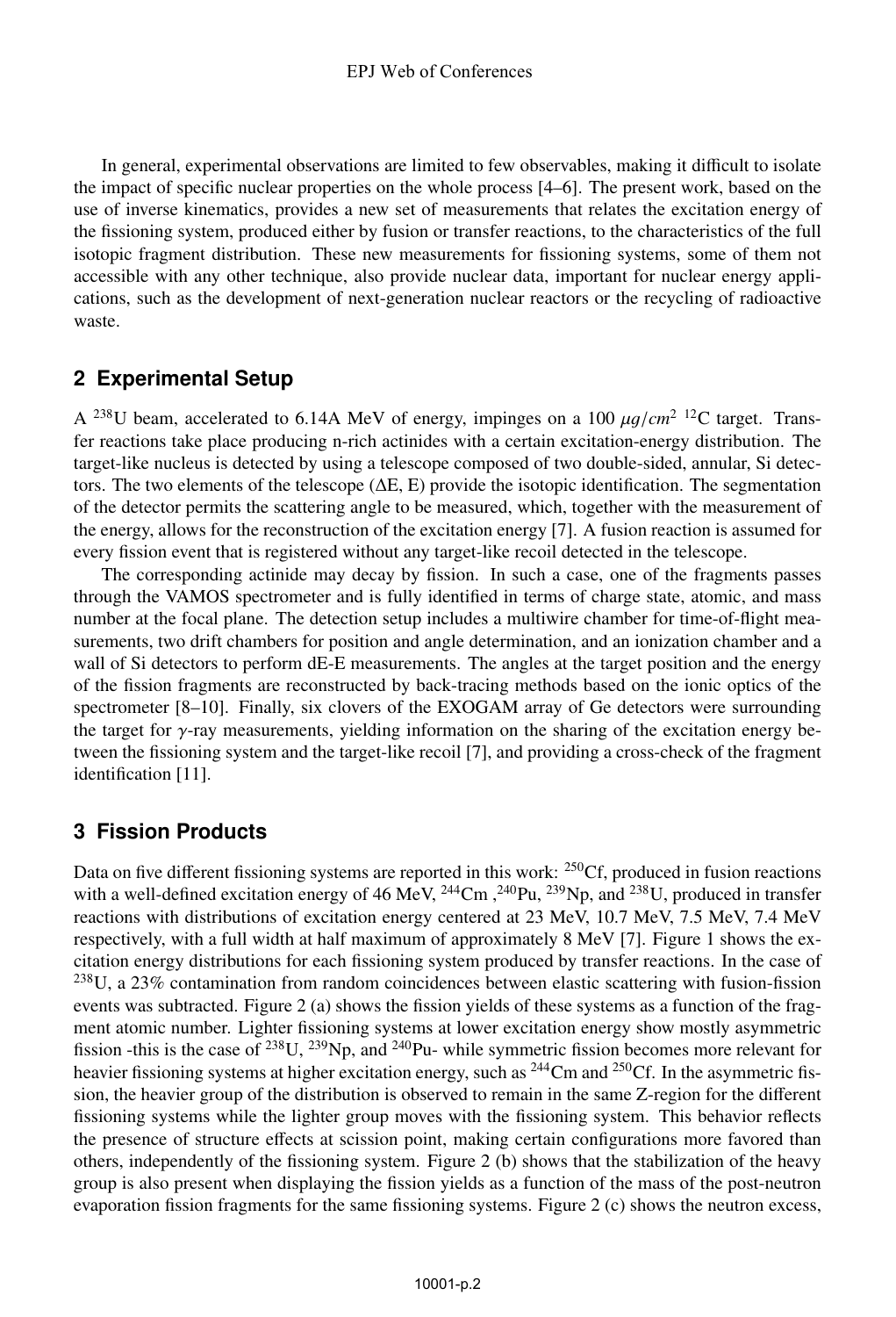#### WONDER-2015

defined as the ratio of the average neutron number over the atomic number, of the post-neutron evaporation fission fragments. The observed sawtooth behavior is the signature of shell effects driven of <N>≈80. This behavior becomes smoother for the systems with higher excitation energy, which is coherent with the damping of shell effects. The sawtooth behavior of the neutron excess was already observed to evolve with the excitation energy for the case of 240Pu [12].



Figure 1. Distribution on excitation energy for each fissioning system produced by transfer reactions. Red lines indicates the gates on excitation energy considered for investigate the evolution of the fission-fragment distribution with the excitation energy.



Figure 2. (a) Atomic number distributions of fission fragments for different fissioning systems. (b) Mass distributions of post-neutron evaporation fission fragments. (c) Neutron excess of post-neutron evaporation fission fragments as a function of their atomic number.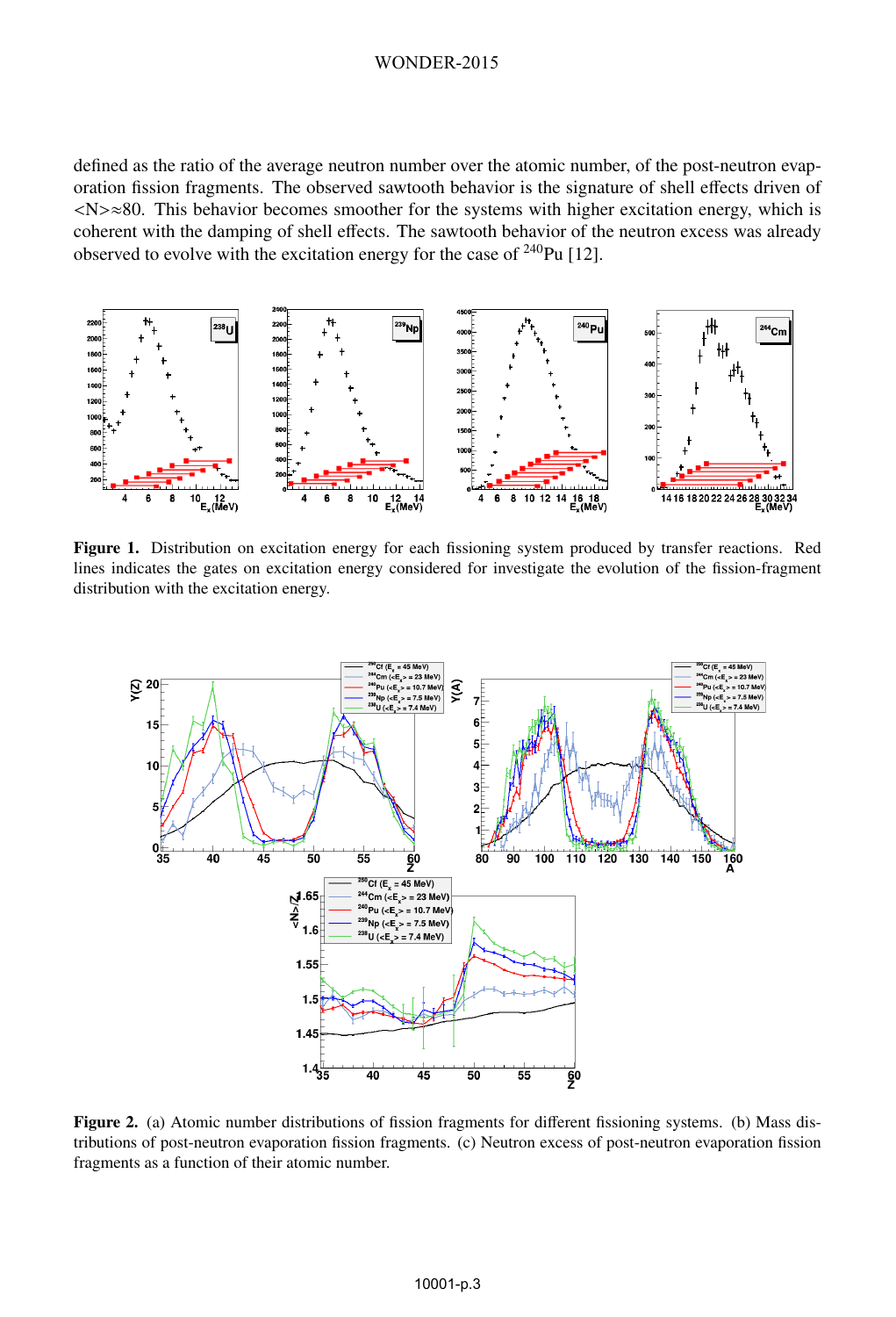

Figure 3. Atomic number distribution of fragments produced in the fission of <sup>238</sup>U, <sup>239</sup>Np, <sup>240</sup>Pu and <sup>244</sup>Cm. Different ranges of excitation energy were investigated. The Standard I and Standard II fission channels are fitted to the distributions of  $^{238}$ U,  $^{239}$ Np and  $^{240}$ Pu. In the case of  $^{244}$ Cm, the Standard III channel was needed to be included. The Super Long channel is fixed, the amplitude corresponds to the value at the distribution in the symmetry, and its width is fixed to 4, following the prescription [13].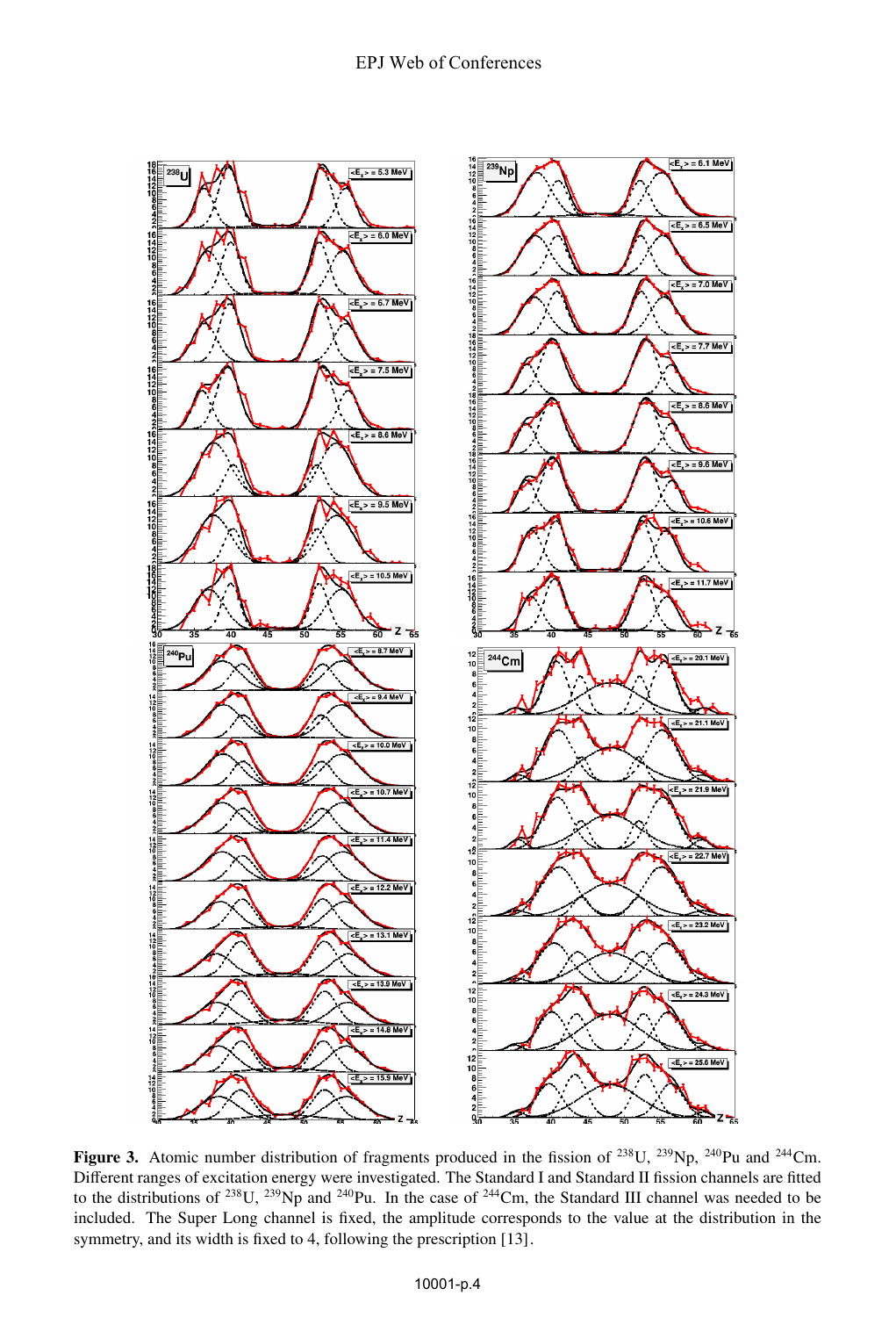

Figure 4. (left)Fitted positions and (right) integrals of the Standard I, Standard II and Standard III fission channels for 238U, 239Np, 240Pu and 244Cm as function of the excitation energy. A general trend in the position of the channels with the excitation energy is observed.

The fission fragment distribution is investigated also by scanning the excitation energy induced in the transfer reaction [7]. Overlapping gates are defined in the excitation energy distribution for the fissioning systems produced by transfer reactions; these gates are shown in Figure 1. The atomic number fragment distribution is studied for each gate and each fissioning system. Figure 3 shows the Z distributions of fission fragments for different ranges of excitation energy in the case of (a)  $^{238}$ U, (b)  $^{239}$ Np, (c)  $^{240}$ Pu, and (d)  $^{244}$ Cm. Also presented, is a fit of these distributions with different fission channels. The Super Long, Standard I, and Standard II fission channels are considered for the lightest systems, namely  $^{238}U,^{239}Np$ , and  $^{240}Pu$ . For the heavier system,  $^{244}Cm$ , the Standard III channel has to be included to describe the distribution. The parameters of the Super Long channel are fixed: the amplitude corresponds to the value of the distribution at the symmetry position and the width is fixed to 4, following the prescription given in Ref. [13]. Figure 4 shows the positions (left) and the integrals (right) of the Standard I, Standard II, and Standard III fission channels obtained from the Z distribution fits as a function of the excitation energy. An evolution of the positions of the asymmetric fission channels is observed with the excitation energy. In general, there is an increase of the position with the excitation energy except in the case of <sup>238</sup>U, which shows a fast change with the excitation energy that can be explained by a remaining contamination from  $^{250}$ Cf at low excitation energy. In Figure 5, the Super Long, Standard I, Standard II, and Standard III fission channels are fitted to the fragment Z distribution from fission of <sup>250</sup>Cf where only one well-defined excitation energy of 46 MeV is available. The positions of the S I, S II, and S III were fitted to 53.0, 56.1, and 59.7 respectively, the integrals were fitted to 5.2, 27.2, and 16.8 respectively.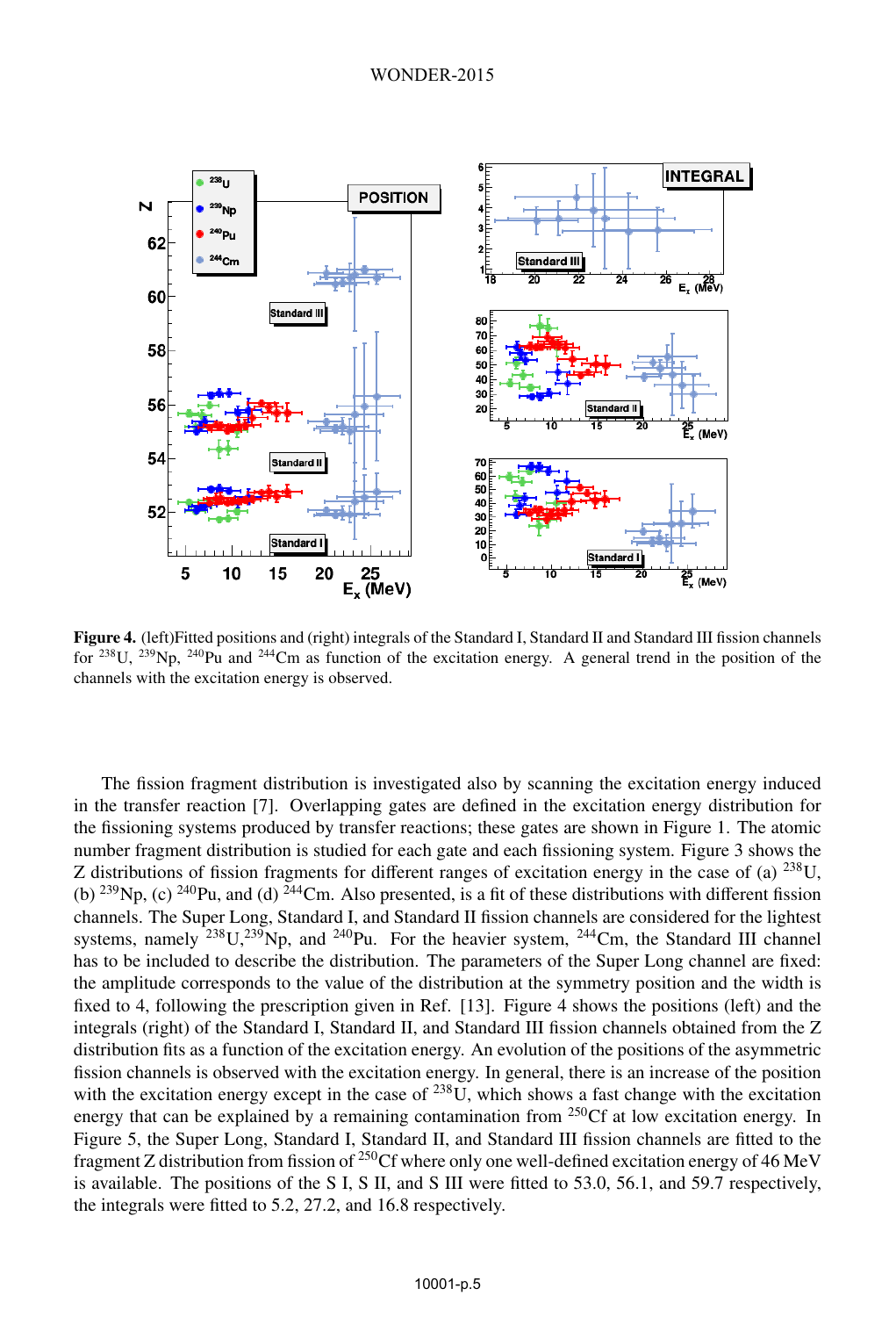

**Figure 5.** Atomic number distribution of fragments produced in the fission of <sup>250</sup>Cf with a well-defined excitation energy of 46 MeV. The Standard I, Standard II and Standard III fission channels are fitted to the distributions.The Super Long channel is fixed; the amplitude corresponds to the value of the distribution at symmetry, and its width is fixed to 4, following the K.-H. Schmidt prescription [13] . The positions of the S I, S II and S III were fitted to 53.0, 56.1 and 59.7, respectively, the integrals were fitted to 5.2, 27.2 and 16.8, respectively.

## **4 Conclusions and outlook**

This experiment allowed the study of fission of five different systems,  $^{238}$ U,  $^{239}$ Np,  $^{240}$ Pu,  $^{244}$ Cm, and  $^{250}$ Cf, most of them exotic nuclei. The reconstruction of the fission-induced reactions and the isotopic identification of their fission products show the evolution of the characteristics of the fragments as a function of the available excitation energy of the fissioning system.

The contribution of symmetric fission is observed to increase for heavier fissioning systems with higher excitation energy, as expected. The investigation of the neutron excess of the fragments reflects nuclear-structure effects driven of  $\langle N \rangle \approx 80$  in the region of  $Z \approx 50$  that increase for lower excitation energies and lighter fissioning systems.

The study of the fission channels shows an evolution of the positions of the asymmetric channels, Standard I, Standard II, and Standard III with the excitation energy.

Finally, fragment velocities and total kinetic energies will become available as the analysis progresses and a more precise parametrization of the fission channels, taking into account the total kinetic energy distribution of the fission fragments, will be performed.

This work was partially supported by the Spanish Ministry of Research and Innovation under the Grants No. FPA2010-22174-C02-01 and RYC-2012-11585.

#### **References**

- [1] J. L. Sida *et al.*, Nucl. Phys. A 502, 233c (1989).
- [2] S. Steinhäuser *et al.*, Nucl. Phys. A 634, 89 (1998).
- [3] C. Böckstiegel *et al.*, Nucl. Phys. A 802, 12 (2008).
- [4] A. Bail *et al.*, Phys. Rev. C 84, 034605 (2011).
- [5] J.-P. Bocquet and R. Brissot, Nucl. Phys. A **502**, 213 (1989).
- [6] W. Lang *et al.*, Nucl. Phys. A 345, 34 (1980).
- [7] C. Rodríguez-Tajes *et al.*, Phys. Rev. C 89, 24614 (2014).
- [8] S. Pullanhiotan *et al.*, Nucl. Instr. and Methods A 593, 343 (2008).